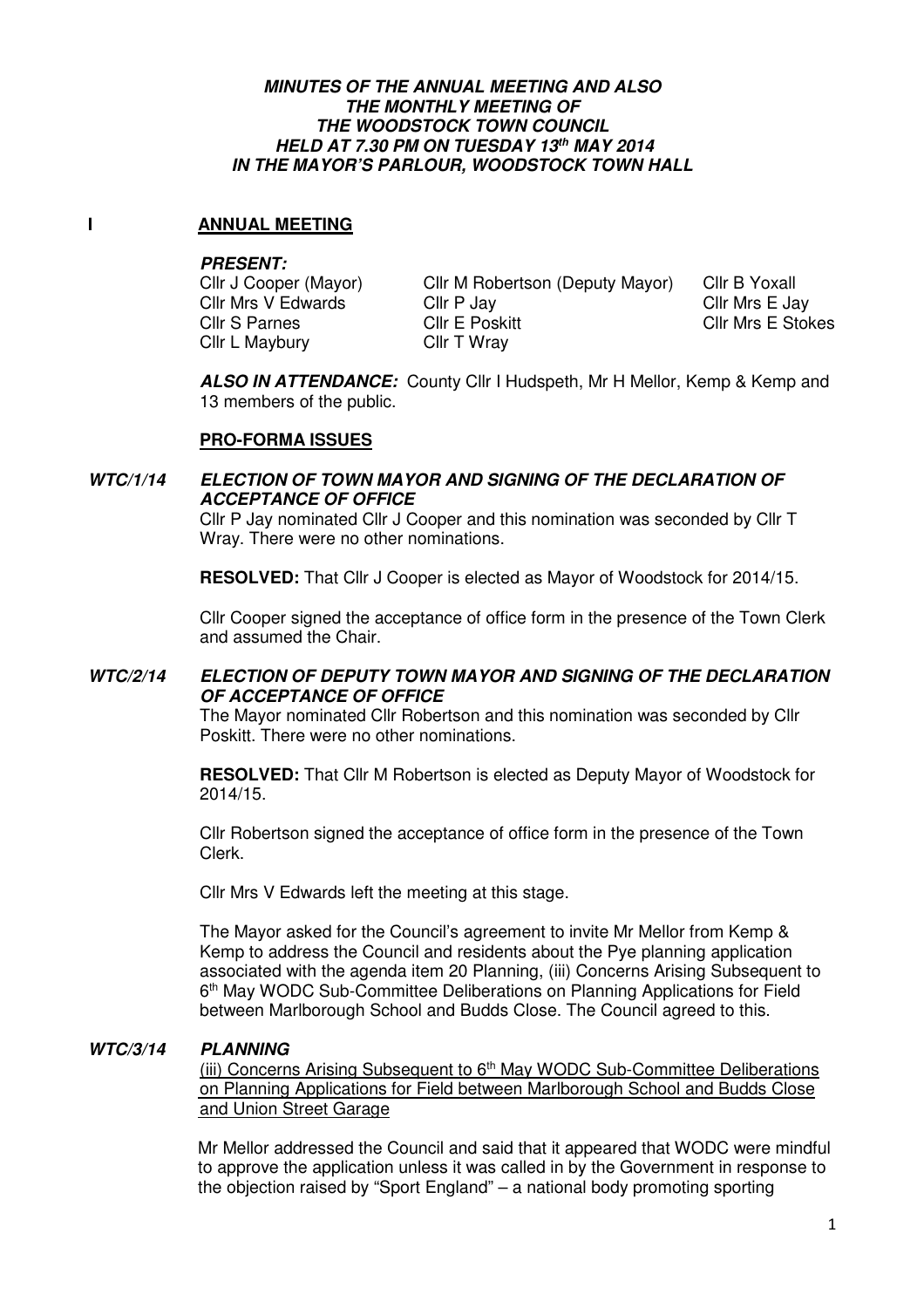excellence. The Government must now decide whether it will consider the application or return it to WODC for processing. If the Government call it in it will take the decision out of WODC's hands and be largely based on national rather than local considerations. Mr Mellor provided examples to illustrate how this has been done in the past.

Mr Mellor anticipated that it would take the Government approximately 1 month to make this decision. The Mayor asked if WTC should make representations to the National Planning Policy Case Worker but in Mr Mellor's view this would only be worthwhile if there were planning matters beyond local considerations to present, and he suspected that there were not.

Mr Mellor said that if the District Councils challenge the Oxfordshire Strategic Housing Market Assessment (SHMA) it would be unlikely to affect the Government's call-in position. However if the application is sent back to WODC this may put WODC in a different position.

A Cllr asked whether a judicial review could be called for if it could be shown that there was a flaw in the recommendation of WODC due to inaccurate information. Mr Mellor suggested that:

- (i) WTC or individuals could use the WODC corporate complaints procedure to set out their concerns at any time before a planning decision is issued by WODC. The WODC complaints procedure might then trigger the planning application to be brought back before the Uplands Sub-Committee which might be beneficial in light of the challenges to the SHMA that are currently underway. The SHMA challenges may result in a different consideration due to new material considerations relating to the 5 year housing supply and the effect of these on policy H7.
- (ii) WTC should keep the consideration of a request for Judicial Review on hold for now as this could be called for within 90 days of the issue of a planning decision notice. Mr Mellor noted that this route could be costly to WTC as he recommended that a planning barrister would need to be engaged and instructed.
- (iii) WTC could consider making a complaint of mal-administration to the Local Government Ombudsman but if this action was going to be taken it should be done quickly before the Government send the application back to WODC for a decision.

Cllr P Jay proposed the following motion which was seconded by Cllr S Parnes and it was

**RESOLVED** (unanimous) that the Council:

(i) Notes with deep disappointment and shock the decision of the planning committee on the Marlborough Field.

(ii) Considers that the threat that this development poses to the Woodstock Community remains as dire and damaging as ever.

(iii) Notes with keen interest the advice received at this meeting from Mr Huw Mellor (Kemp and Kemp) in regard to the options remaining for further opposition to the proposed development.

(iv) Calls upon the Mayor to invite one or more Councillors to work intently with Mr Mellor to develop its strategy for further opposition to the development.

(v) Calls upon that team to report back to the Council with all deliberate speed.

**ACTION:** The Mayor will invite people to join this group.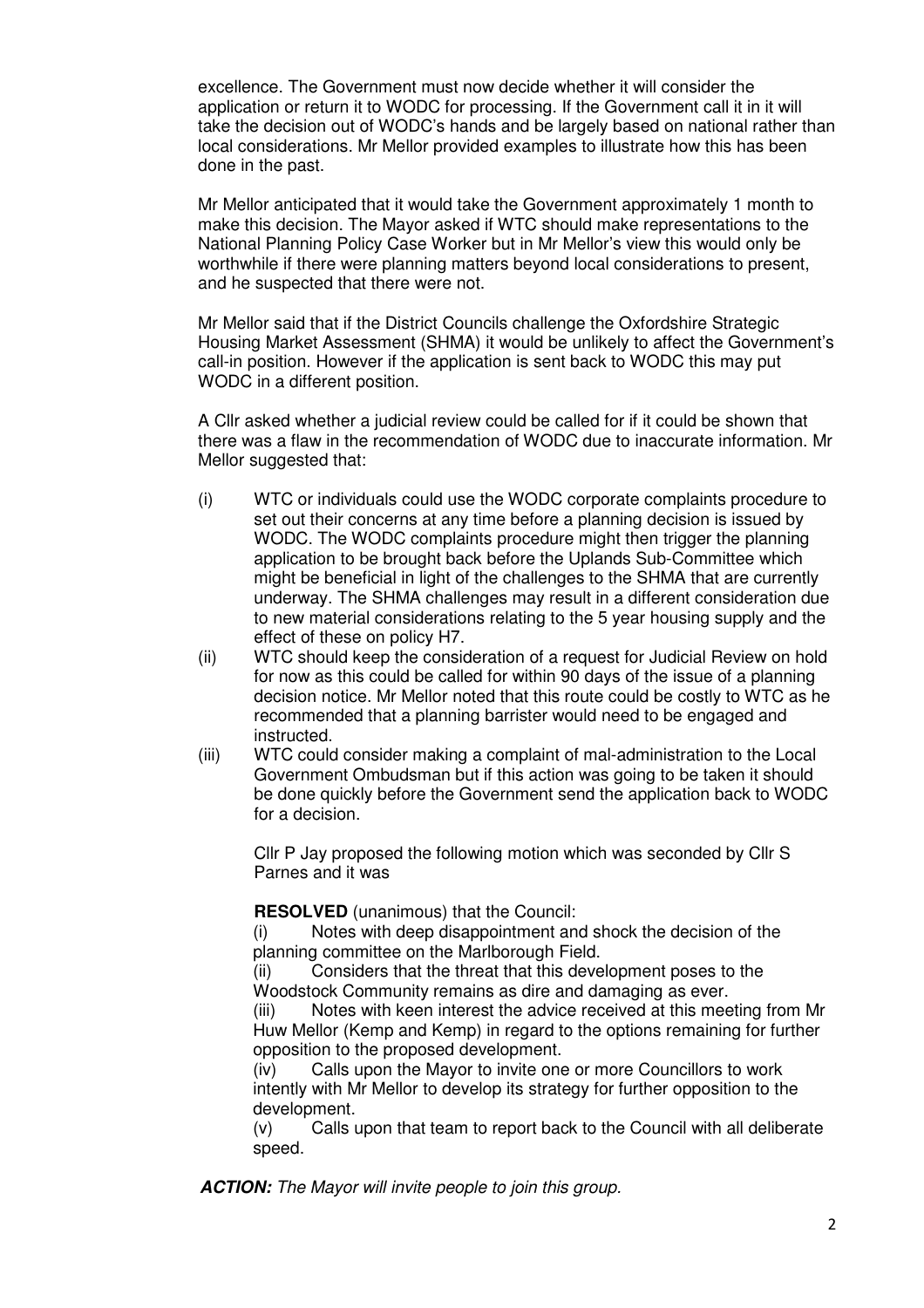A resident thanked WTC for this resolution. The Mayor thanked Mr Mellor for attending the meeting and addressing the Council and residents. Mr Mellor then left the meeting.

The Council then reverted back to the agenda

## **WTC/4/14 UPDATE APPOINTMENT OF MEMBERS TO SERVE ON COMMITTEES AND WORKING GROUPS AND OUTSIDE BODIES** These two agenda items were taken

 together. The Clerk had previously circulated the current list of WTC Committees, Working Groups, Council members with particular responsibilities, and Cllr involvement on outside bodies. The Council

## **RESOLVED** that:

- (i) Cllr V Edwards will continue as Council Member for Property (CMfP).
- (ii) All property matters will come back under the remit of the CMfP.
- (iii) Cllr P Jay will continue as the lead Cllr on finance.
- (iv) Cllr B Yoxall will continue as lead Cllr on Winter Weather.
- (v) The OWL Working Group is to be wound up and is deleted from the list.
- (vi) The Public Events Fund is in final stages of being wound up and is deleted from the list.
- (vii) The Town Clerk will amend the Cllrs listed on the A44A group to read Cllrs Mrs E Jay and E Poskitt.
- (viii) Mr F Collingwood is reappointed as a trustee to the Woodstock Exhibition Foundation Charity.
- (ix) Honorary Townsman Dr Robert Edwards was thanked for his 20 years of dedicated service on the Woodstock Exhibition Foundation and WTC noted his wish to retire from the committee.
- (x) Cllr T Wray will replace Honorary Townsman Dr R Edwards as a trustee on the Woodstock Exhibition Foundation.
- (xi) Cllr L Maybury will replace Cllr T Wray on the Woodstock Youth Club Committee.
- (xii) The membership of the WTC Committees, Working Groups and Cllr involvement on outside bodies is as detailed in Appendix A of these minutes.

### **WTC/5/14 TO RECEIVE DECLARATIONS OF INTEREST**

These were received and noted at agenda item WTC/11/14.

## **WTC/6/13 APPOINTMENT OF PROFESSIONAL BODIES**

- (i) Solicitors **RESOLVED:** That Henmans Frith will be retained at the WTC solicitors.
- (ii) Property Agents **RESOLVED:** That Carter Jonas will be retained as WTC's property agents.
- (iii) Bankers **RESOLVED:** That Barclays Bank will be retained as WTC's bankers.
- (iv) Insurers **RESOLVED:** That Zurich Municipal will be retained as the WTC insurers.
- (v) Internal Auditor **RESOLVED:** That Patricia Ingham will be retained as the internal auditor for 2014/15.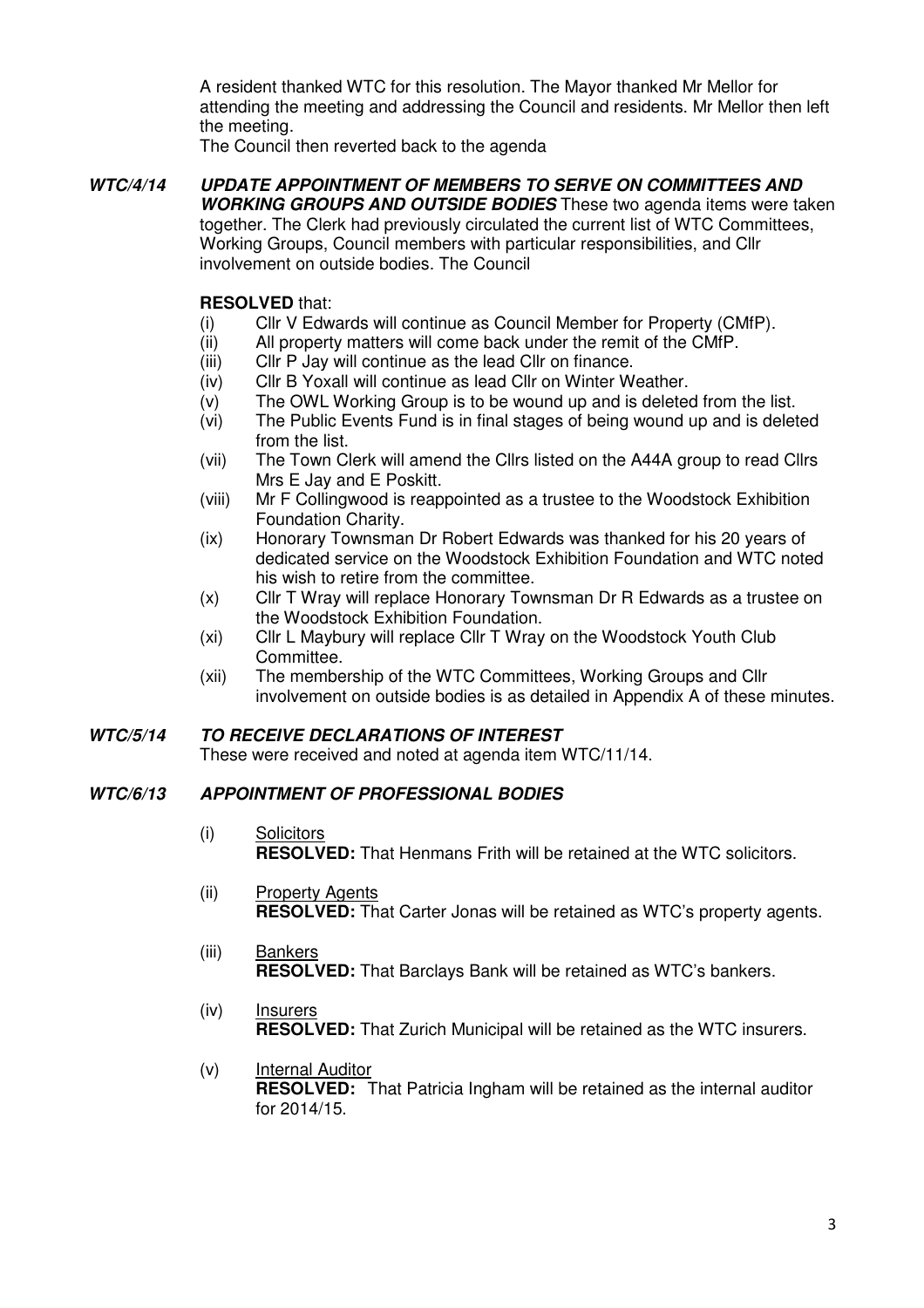### **WTC/7/14 STANDING ORDERS AND FINANCIAL REGULATIONS**

**RESOLVED:** That WTC will adopt the Standing Orders and Financial Regulations issued in July 2012 as amended in October 2012.

### **WTC/8/14 ASSET REGISTER AND RISK ASSESSMENT FOR 2014/15**

WTC noted that the asset register and risk assessment are up to date and will continue be reviewed and updated as required during 2014/15.

### **WTC/9/14 CALENDAR OF MEETINGS**

(i) Invitation to hold the June Council meeting in the Marlborough School The Council had been invited to hold one of its regular meetings at the Marlborough School and this invitation was gratefully accepted.

**RESOLVED** that the June Town Council meeting will be held at the Marlborough School.

(ii) Calendar of meetings

The calendar of meetings was received and considered. The Mayor noted that the date of the Annual Town Meeting at the Community Centre has now been confirmed as Tuesday 17<sup>th</sup> March 2015 therefore it was agreed that the word "(TBC) "will be deleted.

**RESOLVED**: That the Calendar of meetings prepared by the Town Clerk and amended was approved.

### **II MAY MONTHLY TOWN COUNCIL MEETING**

#### **WTC/10/14 APOLOGIES FOR ABSENCE**

Apologies for absence were received from Cllrs C Carritt and Mrs V Edwards.

### **WTC/11/14 DECLARATIONS OF INTEREST**

Cllr B Yoxall declared a Registered Disclosable Pecuniary Interest in Agenda Item 23 the report from the Environment Committee minute EC/78/13 Woodstock in Bloom (ii) as the Hoggrove Steps adjoin a property that he owns which is on the market.

The following Cllrs notified the meeting of general interests:

Cllr E Poskitt: Agenda Item 20 Planning items (i) and (iii) as a Member of WODC who sits on the Uplands Sub Committee. Cllr J Cooper, The Mayor: Agenda Item 20 Planning, as a Member of WODC who is involved in planning

 Cllr S Parnes, Agenda Items 20 (i) (b) Planning Application Ref: 14/0536/P/FP as he is contesting an election in which the applicant is a candidate, Agenda Item 29 Property (ii) Premises Licence application because he objected to an earlier premises application by the applicant – he noted that he would abstain from voting upon this matter.

**WTC/12/14 MINUTES:** The minutes of the Town Council meeting that took place on Tuesday 8<sup>th</sup> April 2014 were approved and signed as a correct record subject to the correct spelling of the word "Whittam" in the first sentence of minute WTC/326/13.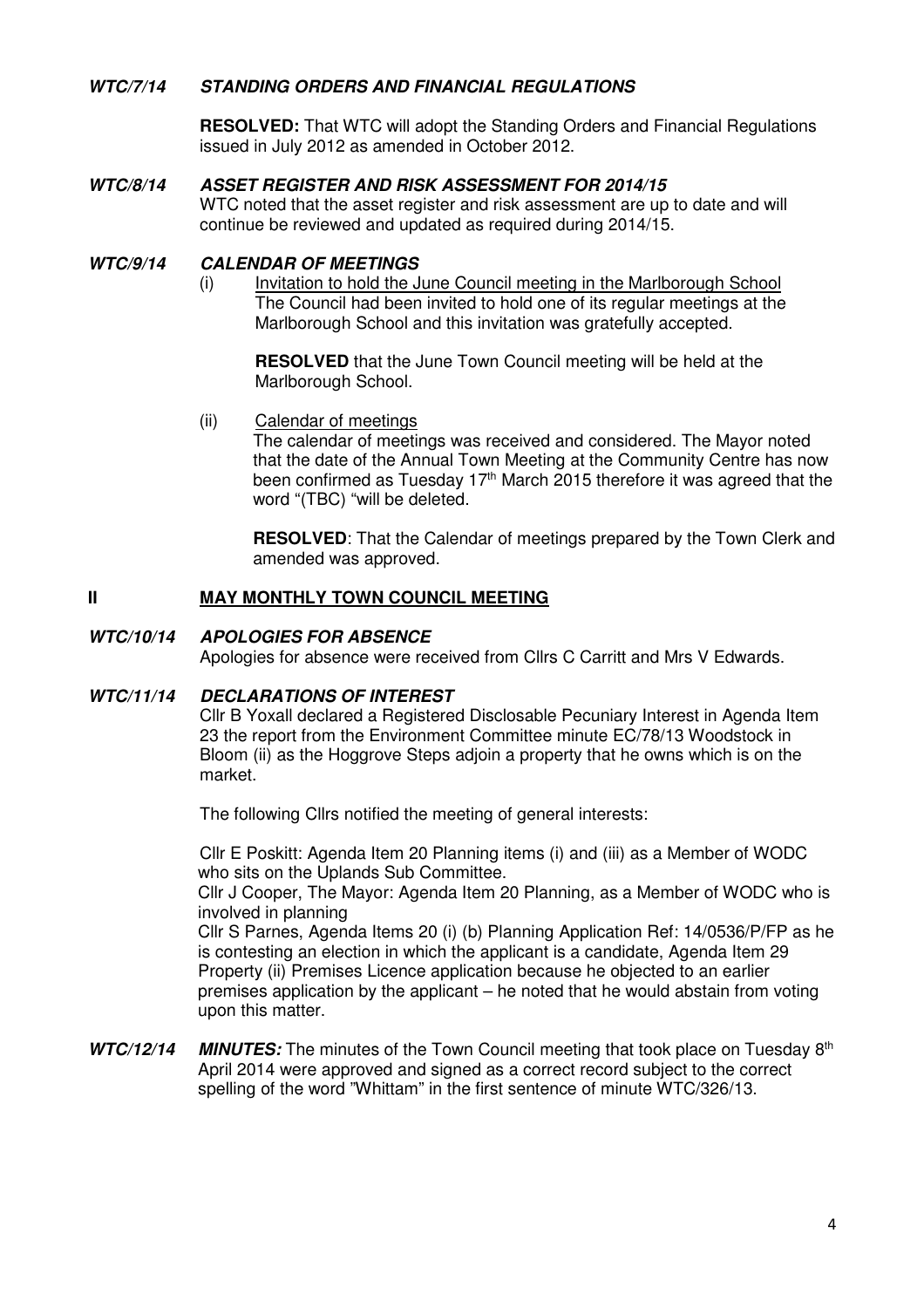## **WTC/13/14 PUBLIC PARTICIPATION SESSION WITH RESPECT TO ITEMS ON THE AGENDA**

- (i) Mrs Sarah Williams: had previously requested an opportunity to address the Council about a highways and transport matter but addressed the Traffic Advisory Committee instead.
- (ii) Dr Bob McGurrin

Dr McGurrin addressed the Council about Agenda Item 17 Motions Presented to Council, (iii) Motion from Cllr T Wray: Neighbourhood Plan. Dr McGurrin said that WAG considered that the idea of a Neighbourhood Plan was commendable. He asked that if the motion was approved by WTC that WAG be included in the formation of any such plan and be represented on any ad hoc committee, working group, task force or meeting to establish a Neighbourhood Plan. `Dr McGurrin also asked that the number of WAG representatives on such a group be equal to that of any other local groups that are involved.

(iii) Mr Chris Pomfret

Mr Pomfret addressed the Council about Agenda Item 17 Motions Presented to Council, (i) Motion from Cllr B Yoxall: Woodstock NatWest Bank. Mr Pomfret said that NatWest claim that to "serve our customers well is our purpose" but would not be doing this for Woodstock residents if they closed the Woodstock branch. He said that petitions had been circulated in the town and signed by 361 local residents who had expressed their unhappiness about the bank closing as it is a community issue for the businesses and many people in the local area. He had written to West Oxfordshire District Council (WODC) and the Oxfordshire Rural Community Council (ORCC) but had no response from them, but had received letters of support from the Plunkett Foundation, The Campaign for Community Banking and Woodstock, New York, USA.

Mr Pomfret gave Cllrs copies of the campaign update and the letter of response from RBS to the Prime Minister about this matter. Although he hoped that the Prime Minister would follow-up the response he feared that it might not be within the remaining two week consultation deadline. He said that senior managers within NatWest had written to various local people offering various alternatives and he noted that they had not followed the correct procedure. He invited the Mayor to attend a meeting that he was having on 21<sup>st</sup> May with the CEO of the Oxford Area and the Regional Director of NatWest.

### **WTC/14/14 COUNTY AND DISTRICT COUNCILLOR UPDATES**

#### (i) Report from County Councillor I Hudspeth

The Council received and noted the May report from County Cllr I Hudspeth. The April meeting of the full council had been in the Cherwell District Council facilities in Bodicote House and webcast. In response to a query about possible "buy-ins" from TCs/PCs Cllr I Hudspeth noted that County Hall was a listed building, that the use of a portable system was not possible and that you need proper installations for good sound and vision.

It was suggested that OCC Highways response to the proposed new development in Shipton Road appeared to look at site specific issues rather than the cumulative effect. Cllr I Hudspeth said that "one voice" gathered all of the information together and took into account previous developments for the effect of transport whereas traffic consultants look for a purely technical answer.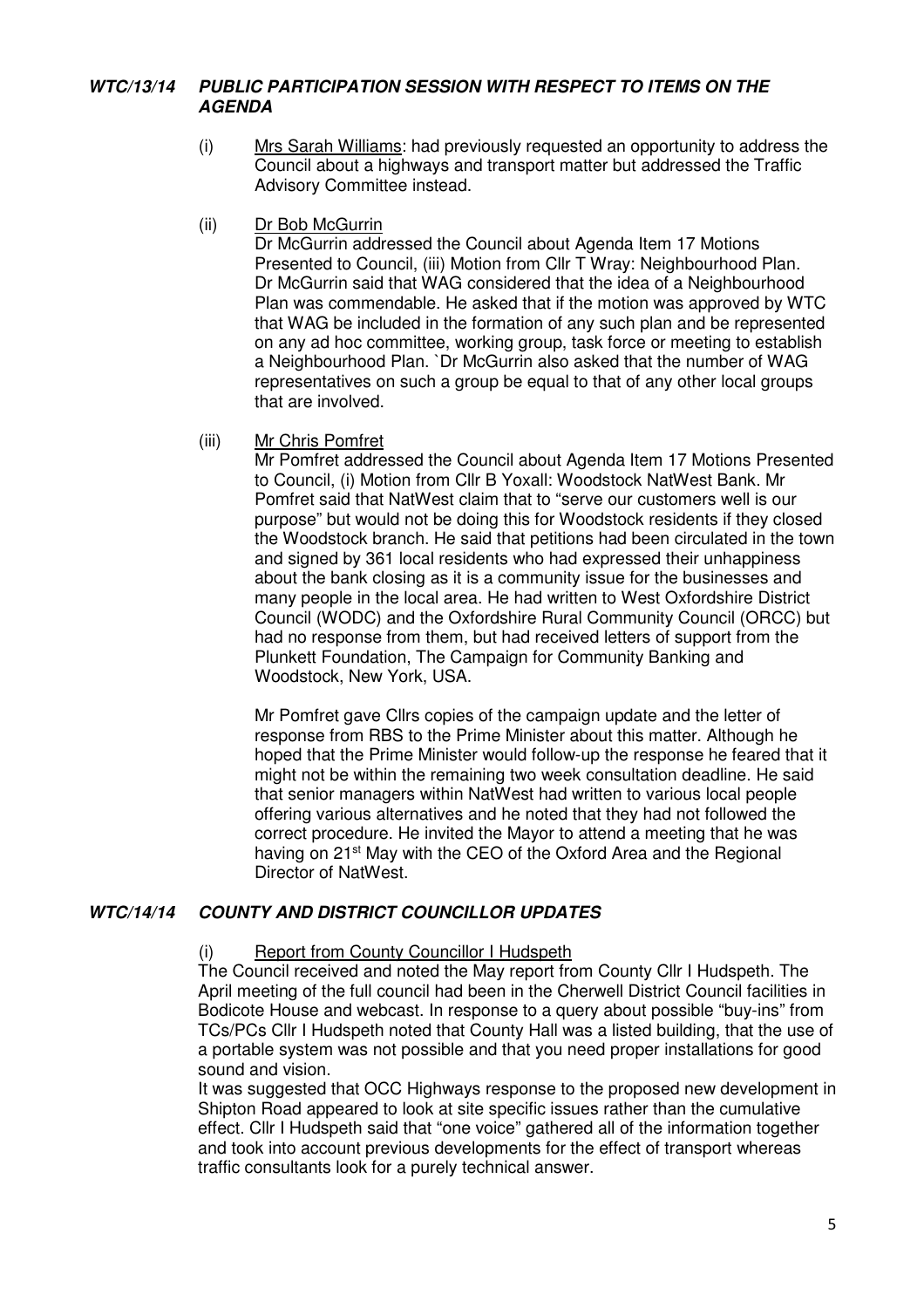Cllr I Hudspeth confirmed that the possible A44 link road was still proposed as part of the "City Deal" and was not reliant on the Northern Gateway. He clarified that the work at Frideswise Square was being done now as part of a phased approach with work on the railway bridge being done either at Christmas 2017 or Easter 2018. Cllr I Hudspeth said that when the Oxford Parkway bus service is reviewed next year he would support a review about the need for an extra 303 bus service to Water Eaton.

(ii) Report from District Councillors J Cooper and E Poskitt

The Council noted the May report from District Cllrs J Cooper & E Poskitt.

**WTC/15/14 COMMUNICATIONS:** The Mayor reported that the interviewing panel had found a candidate to replace the Administrative Assistant and would be making a job offer soon. The Mayor reported that he had recently attended a very enjoyable event with the Danish Ambassador who was representing the "Holger Danske Clubben".

### **WTC/16/14 QUESTIONS:** None.

#### **WTC/17/14 MOTIONS PRESENTED TO COUNCIL:**

 The Council received and considered the following motions submitted in accordance with WTC Standing Orders from Cllrs B Yoxall, T Wray and S Parnes.

(i) Motion from Cllr B Yoxall: Woodstock NatWest Bank:

Cllr B Yoxall proposed that WTC wishes to:

a) express strong misgivings about the proposed closure of the Woodstock branch of NatWest bank in view of its crucial role in the community life of the town and its hinterland and seeks assurances about the future of the cashpoint

b) call upon Barclays to affirm its determination to continue to provide a banking presence in Woodstock for the foreseeable future

c) record its appreciation of the efforts being made by the Woodstock subpostmistress, Mrs. Swarn Lally, and the Post Office to expand facilities at the present town centre location."

Cllr Mrs E Stokes seconded this motion and discussion followed. Cllr P Jay proposed an amendment to (b) that was seconded by Cllr S Parnes but this fell on a vote. The Deputy Mayor proposed an amendment to (a) so that the words "to express our grave concerns" replace the words "strong misgivings" and this amendment was accepted by the proposer and seconder.

**RESOLVED** (unanimous)

that WTC wishes to:

a) express our grave concerns about the proposed closure of the Woodstock branch of NatWest bank in view of its crucial role in the community life of the town and its hinterland and seeks assurances about the future of the cashpoint b) call upon Barclays to affirm its determination to continue to provide a banking presence in Woodstock for the foreseeable future

c) record its appreciation of the efforts being made by the Woodstock subpostmistress, Mrs Swarn Lally, and the Post Office to expand facilities at the present town centre location.

(ii) Motion from Cllr B Yoxall: Woodstock Hardware Shop:

The following motion was proposed by Cllr B Yoxall, seconded by Cllr L Maybury and WTC

**RESOLVED** (unanimous) that WTC wishes to congratulate Mr and Mrs Chanthirakumar on their initiative in making possible the reopening of the Shoe Repair shop in Woodstock under Mr Graham Broughall's continued excellent management and, from 5th May, the reopening of a hardware shop which they will run themselves, both being much valued facilities by the community at large. The Town Council wishes them and Mr Graham Broughall every success.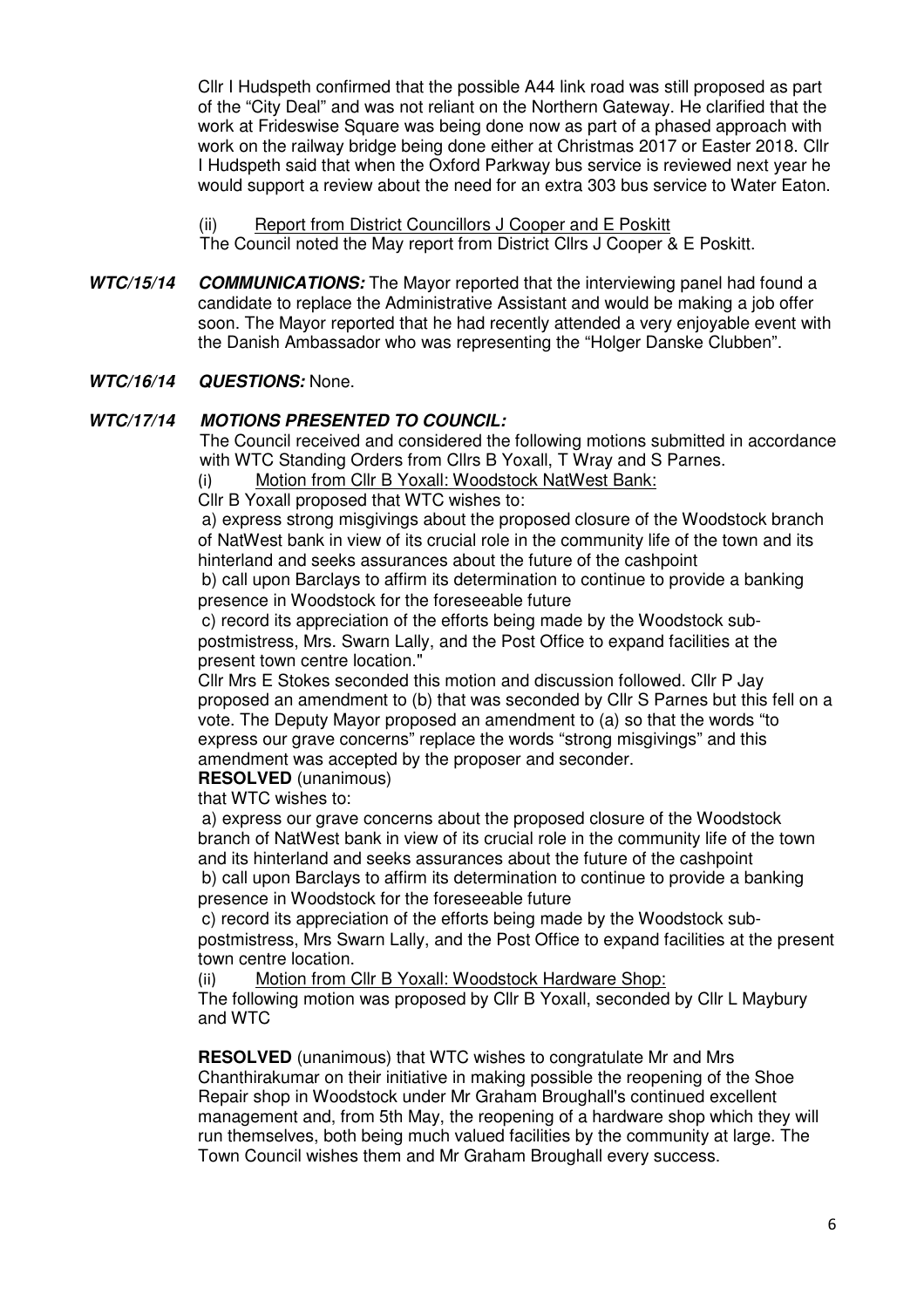(iii) Motion from Cllr T Wray: Neighbourhood Plan:

Cllr T Wray explained that the reasons for this proposal were as follows;

a. The neighbourhood plan if brought into legal force by the lead authority will be used to 'determine' and 'guide planning decisions'

b. There is potential to apply for up to £7,000 through communityrights.org

c. The Town Council have to date not led on providing a collective report for a development plan across the whole of Woodstock and this would be an opportunity to do so if funding can be achieved. Cllr T Wray recommended that the Council agree to exploratory work with a view to a full report and to Council with recommendations on next steps and plan of action if appropriate in June.

Cllr T Wray proposed, Cllr E Poskitt seconded the motion and the Council

**RESOLVED** (unanimous) that the council agree to some exploratory research take place to see if it would be beneficial for Woodstock Town Council to lead on a developing a neighbourhood plan for Woodstock with the community.

(iv) Motion from Cllr S Parnes: Council Papers: Cllr S Parnes proposed the following motion that was seconded by Cllr B Yoxall, that the Council: 1. Having regard to the fact that due to page limitations and other considerations Agendas cannot always include full texts of motions proposed;

2. Having regard to the fact that non-confidential papers and reports pertaining to Agenda items are legally available for public inspection before meetings but Town Hall opening hours for public access are limited due to operational constraints; and 3. Having regard for the value of transparency and public awareness, RESOLVES:

(a) Henceforth Agendas should normally include a Schedule of "Papers Circulated" which will list papers and reports circulated to Members, and

(b) Agendas and accompanying non-confidential papers circulated will be placed in a folder at the public library to enable public inspection prior to Council and Committee meetings.

Discussion followed. A vote was then taken and the motion fell (3 votes for, 6 votes against and 1 abstention)

### **WTC/18/14 STREET TRADING POLICY** (B/F from April Meeting)

 The Council received and considered the pre-consultation exercise from WODC (previously circulated) and a motion from Cllr S Parnes (previously circulated) which was not seconded and so fell.

**WTC/19/14 WAKE UP TO WOODSTOCK MEMBERSHIP RENEWAL** (B/F from April 2014) The Mayor proposed that WTC join "Wake up to Woodstock" and pay the basic subscription of £7.50 per month. Cllr L Maybury seconded this motion and discussion followed during which Cllrs were reminded that WTC already has a memorandum of understanding with WUTW dating back to 2008. Some Cllrs considered that it was important to preserve the Town Council as the elected body of the Town but to collaborate fully. A Cllr called for a named vote the result of which was as followed:

> For: Cllrs L Maybury, E Poskitt, M Robertson and J Cooper (4) Against: Cllrs T Wray, S Parnes, P Jay and Mrs E Stokes (4) Abstentions: Cllrs B Yoxall and Mrs E Jay

The Mayor used his casting vote to vote against the motion in order to preserve the status quo and the motion therefore fell.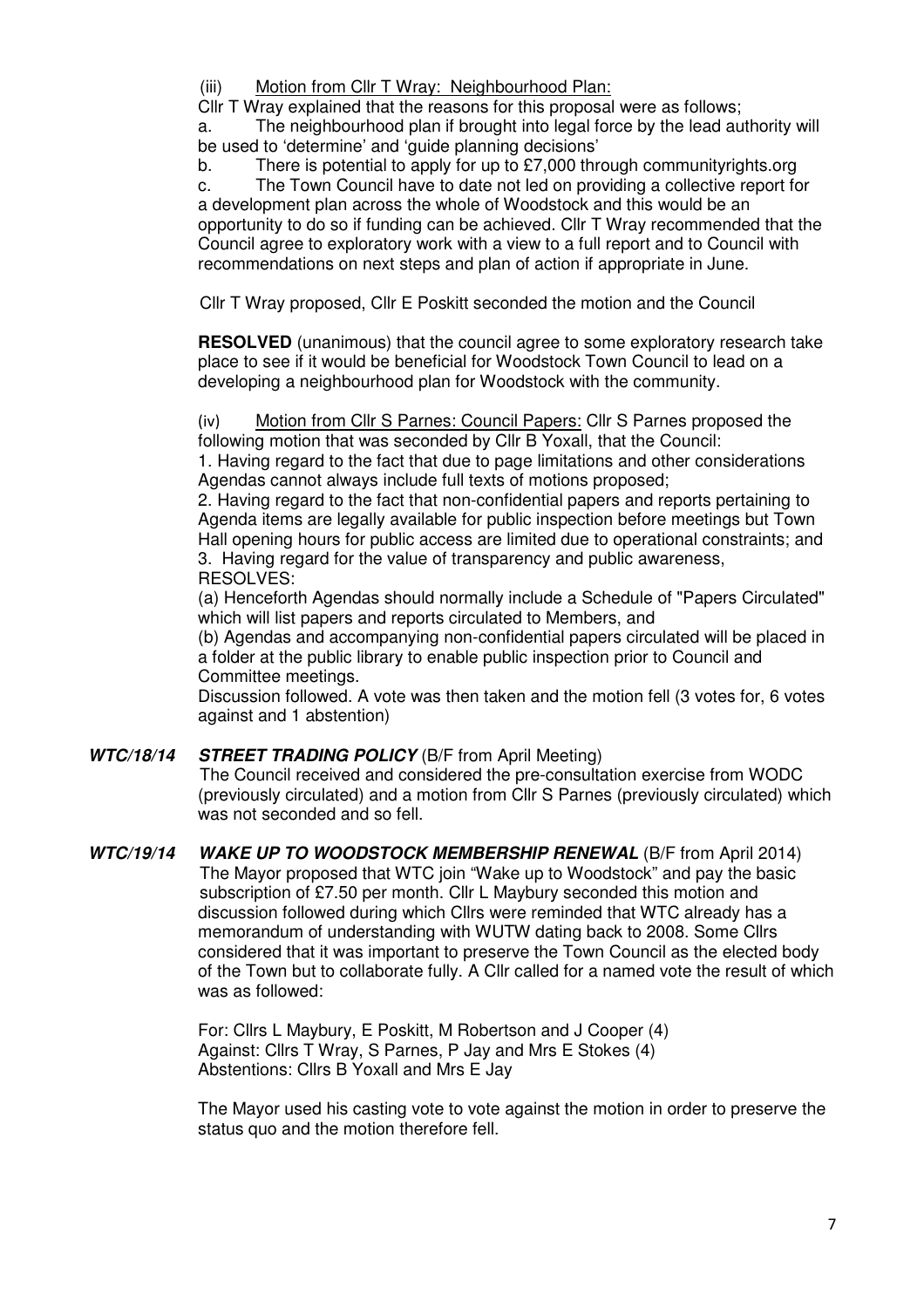### **WTC/20/14 PLANNING**

(i) Planning Applications The Mayor and Cllr E Poskitt declared general interests as District Cllrs involved in Planning. The following planning applications were received and considered:

(a) Ref: 14/0503/P/FP: 12 Market Place, Woodstock. Erection of new front wall and roof to existing outbuilding.

**RESOLVED** that Woodstock Town Council wishes to make no comment about this planning application.

(b) Ref: 14/0536/P/FP: 15A Vanbrugh Close, Woodstock. Erection of Single Storey front Extension.

**RESOLVED** that Woodstock Town Council wishes to make no comment about this planning application but would like to make the observation that the application is confusing because the details supplied for the elevations appear to be wrongly labelled. This means that the plans are in conflict with the elevations.

**ACTION:** The Administrative Assistant will send the planning responses to WODC.

(ii) Youth Club Planning Application

 Cllrs received and considered a paper about the planning fees for the Woodstock Youth Club.

**RESOLVED** (unanimous) that WTC will submit the planning application for the Youth Club as it is a Community Building for the benefit of residents and as such can get a 50% discount on the planning fees.

(iii) Concerns Arising Subsequent to  $6<sup>th</sup>$  May WODC Sub-Committee Deliberations on Planning Applications for Field between Marlborough School and Budds Close and Union Street Garage An oral report from Cllr S Parnes was received and noted.

### **WTC/21/14 REPORT OF THE RESPONSIBLE FINANCIAL OFFICER – MAY 2014**

The Council received and considered the report of the Responsible Financial Officer.

(i) List of payments

#### **RESOLVED**

**That the Council resolve to approve the list of payments totalling £31,598.10 made in the month of April 2014.** 

(ii) Bank Reconciliation Statements

The Council received, considered and noted the bank reconciliation statements for April 2014.

(iii) Summary and Detailed Income & Expenditure Statements

The Council received, considered and noted the summary and detailed income & expenditure statements for April 2014.

(v) Annual Statement of Accounts Report, Annual Statement of Accounts for 2012/13, Copy of Annual Return, Internal Auditor Report and Slippage Report The council received and considered a report from the Finance Officer and a response to the point raised by the Internal Auditor from the Town Clerk/RFO.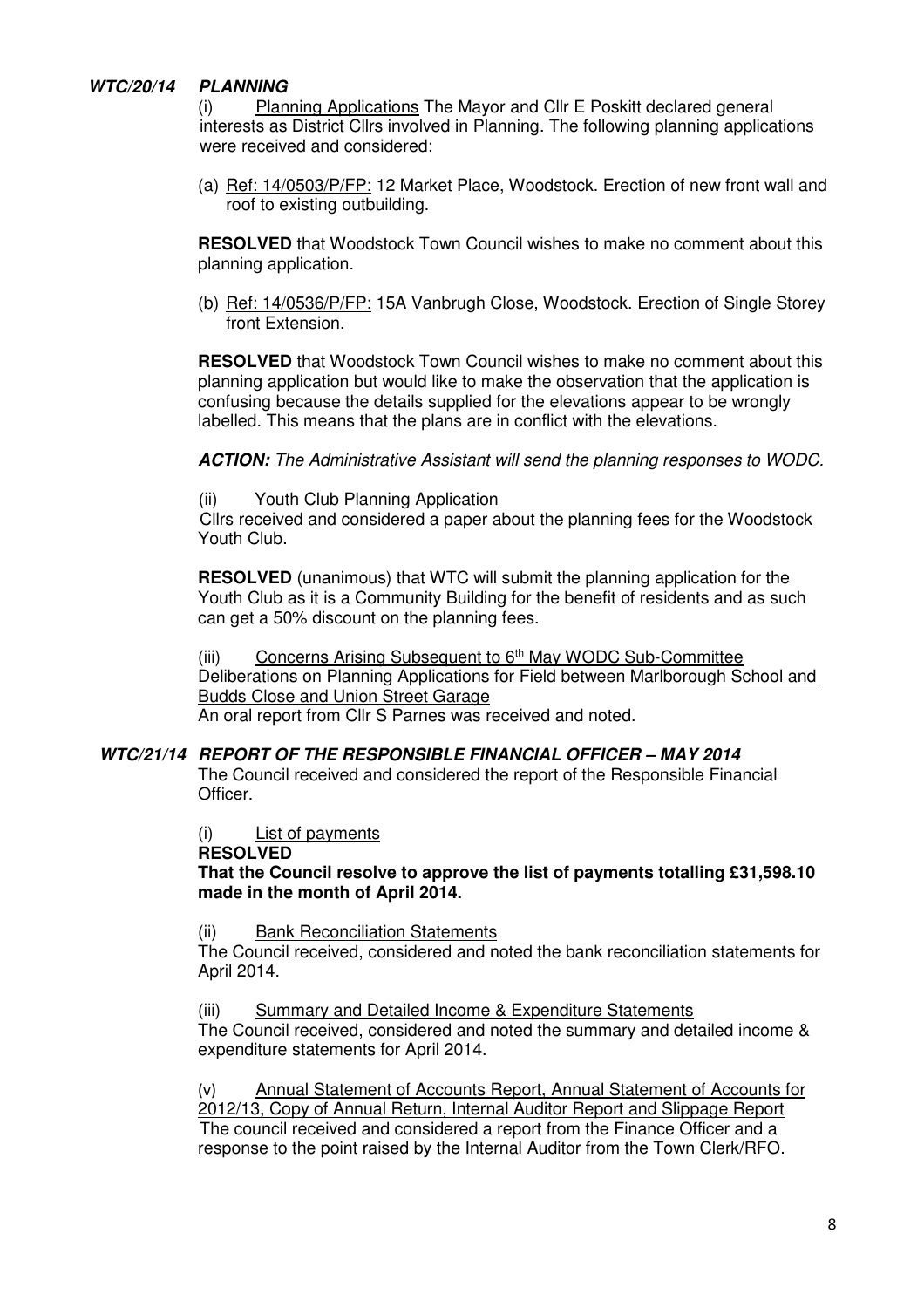**RESOLVED** (unanimous) that WTC:

a. Approves the annual statement of accounts for the year ended 31 March, 2014;

b. Approves the annual return for the year ended 31 March, 2014;

c. Receives and notes the internal auditor's report for the year ended 31 March 2014 and;

d. Receives and notes the slippage report for the year ended 31 March 2014

 Cllr P Jay explained the slippage report and proposed that three items be carried forward in the budget. The Council

**RESOLVED** (unanimous) that the following three items be carried forward:

- (i) Woodstock in Bloom £945
- (ii) 2 Park Street £2.610
- (iii) Water Meadows Development Plan £5,090

 The comments contained in the internal auditors report and a paper from the Town Clerk/RFO were considered and it was

### **RESOLVED** that

1. That the idea of an order book is discussed in more detail with the internal auditor when she next visits WTC. In the meantime the Town Clerk will speak to other local Clerks to confirm whether any use an order book and if so obtain further details of the format etc.

2. That the Clerk/RFO and Finance Assistant produce a procurement procedure to supplement WTC's Financial Regulations for review by the Mayor's Committee prior to it coming to full Council.

3. When a contract is due for renewal the lead Cllr and Town Clerk formally review the work of the current contractor and note this on the project file as part of the renewal process.

## **WTC/22/14 FOOTPATHS AND OPEN SPACES WORKING GROUP**

 The Council received and considered the minutes of the meetings of the Open Spaces and Footpaths Working Group held on 30th April 2014. It was agreed that a questionnaire about the footpaths in Old Woodstock would be inserted in the next WTC newsletter. It was also agreed that the Mayor should, with a member of the Working Group, liaise with relevant Old Woodstock land owners before circulation of the questionnaire.

### **WTC/23/14 ENVIRONMENT COMMITTEE**

The Council received and considered the minutes from the Environment Committee that took place on 22nd April 2014. The council made decisions about the following items:

(i) Water Meadows

### **RESOLVED** that

- 1. John Hicks, a qualified RoSPA Inspector is employed to undertake a RoSPA report this year, and from then on every two years, at a cost of £160
- 2. WTC will undertake biennial surveys in the intervening years based on the RoSPA Inspectors survey
- 3. An annual safety survey is included in the Water Meadows Development Plan.
- (ii) Cemeteries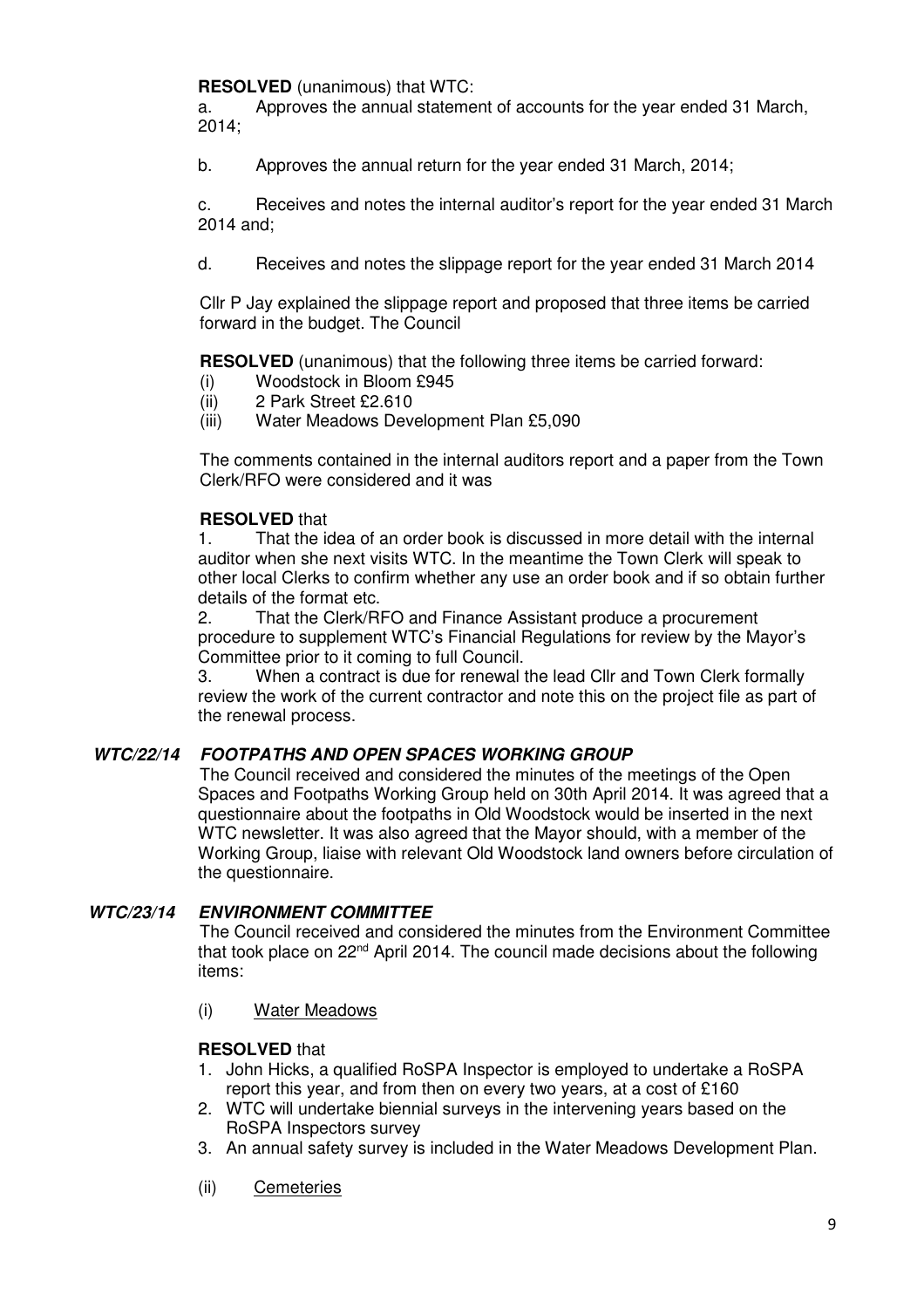**RESOLVED** that WTC reaffirm the policy for benches and confirms the cemetery policy decisions contained in the report by the Town Clerk (which is an appendix to the Environment Committee Minutes of 22<sup>nd</sup> April 2014).

#### (iii) Woodstock In Bloom

Cllr B Yoxall declared a prejudicial interest and left the meeting whilst this matter was discussed.

**RESOLVED** that the area of land is consistently maintained and, subject to further research to confirm the status and ownership of the steps through the Land Registry, WTC allocates a budget of up to £350 per annum in order to do so.

Cllr B Yoxall then re-joined the meeting.

#### **WTC/24/14 CLEANING OF THE WAR MEMORIAL**

The Council received and considered an oral report from Cllr B Yoxall. This matter was delegated to the Mayor's Committee for further consideration when it meets on  $27<sup>th</sup>$  May 2014. Clirs B Yoxall and T Wray will work with the Administrative Officer to obtain quotes for consideration at that meeting

#### **WTC/25/14 DISABLED BAY AT COCKPIT CLOSE**

The Council received and considered an invitation from OCC to comment on proposed new disabled bay in Cockpit Close.

**RESOLVED** that WTC agrees to the OCC proposal for the new disabled bay in Cockpit Close.

#### **WTC/26/14 UPDATE ON TRANSPORT AND TOURISM MATTERS**

 The Council received and considered an oral report from Cllr B Yoxall. Cllr Yoxall noted that in Woodstock nine establishments including two that offer overnight accommodation had agreed to give a 10% discount to those guests who came to Oxford by train and then used the bus links to Woodstock.

#### **WTC/27/14 LONDON OXFORD AIRPORT**

The Council received and considered an oral update from Cllr S Parnes. It was noted that the weekly flights to Jersey should have commenced and that the airport had started legal proceedings about an RAF station that is offering private sector flights. Cllr S Parnes agreed to provide the Clerk with a copy of all papers from the meetings for the Council's records.

**WTC/28/14 EXCLUSION OF THE PUBLIC AND PRESS:** The Mayor proposed, Cllr E Poskitt seconded and the Council.

> **RESOLVED** (unanimous) that because the nature of the business to be transacted was sensitive the public and press be temporarily excluded from the meeting (Public Bodies (Admission to Meetings) Act 1960 s.1).

#### **WTC/29/14 PROPERTY REPORT**

 Cllrs received and noted the report from the Council Member for Property and wished her a speedy recovery following her recent accident. The following matters were discussed and decisions taken by the Council:

#### a) 6 Park Street

The current tenant wishes to give up her lease. The Mayor proposed, the Deputy Mayor seconded the motion and the Council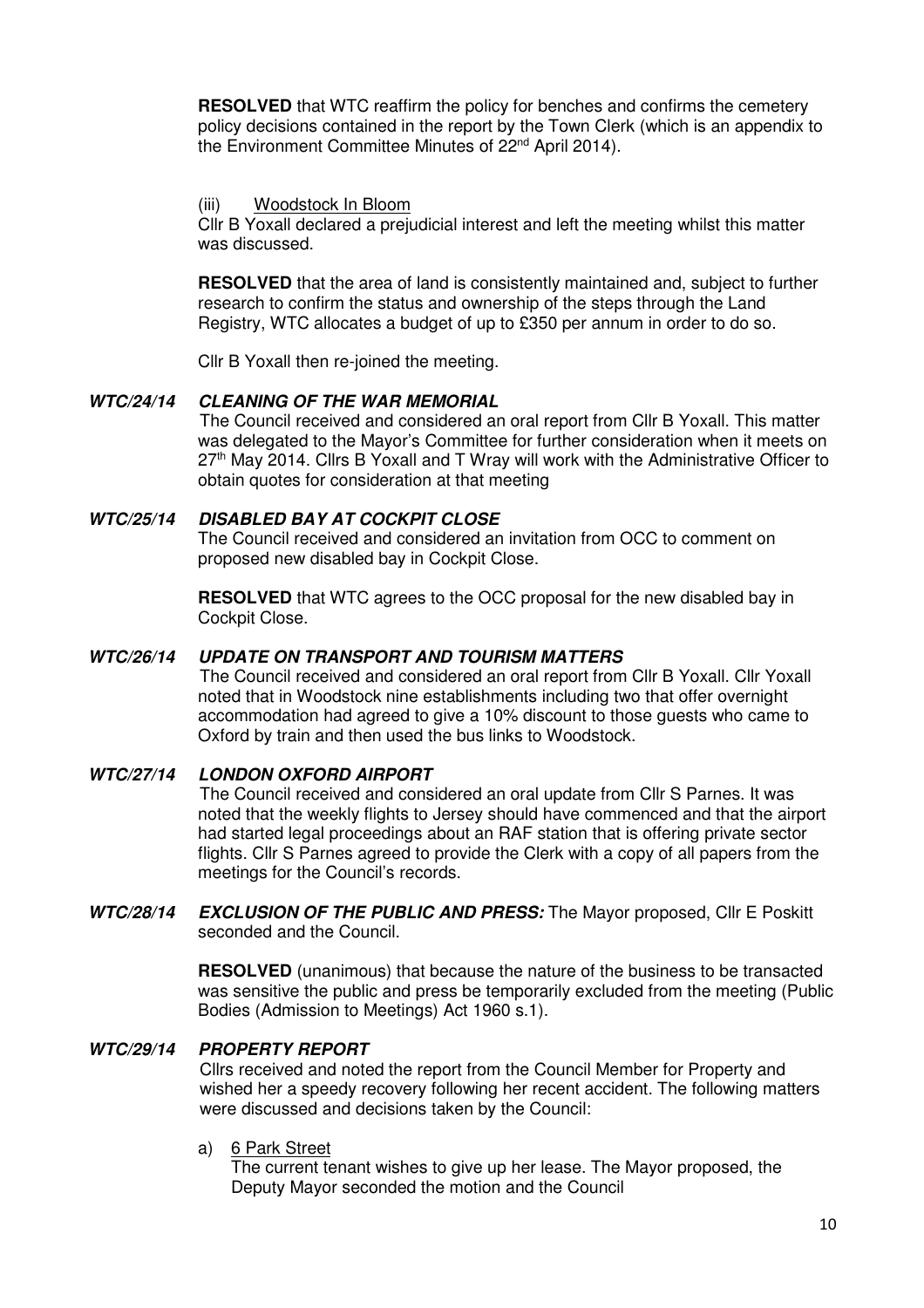**RESOLVED** (6 votes for, 1 against and 1 abstention) that WTC approves the recommendation from Carter Jonas and accepts the "Love Wine" offer.

b) 'Capability Brown' Picture

**RESOLVED** that Cllrs P Jay and Mrs E Jay will assist the Town Clerk in progressing the sale of the 'Capability Brown' picture. It was noted that a 300<sup>th</sup> Anniversary was coming up.

c) Damaged Picture

A picture recently fell off the wall in the Mayor's Parlour due to woodworm in the frame.

**RESOLVED** that WTC employs an expert to check all pictures in the Mayor's Parlour for H&S reasons to confirm that the fixings are in good repair and that no woodworm is present ASAP and that in future no picture is hung above a door.

d) Community Centre Car Parking

It was noted that someone recently had their car locked in the Football Club car park when visiting the Community Centre. It was agreed that a poster will be produced and put up on the notice board in the foyer of the Community Centre to advise users that if they use the Football Club car park their cars may get locked in.

### **ACTIONS:**

- 1. WTC staff to produce poster
- 2. Mayor to discuss this matter with the Football Club

The meeting closed at 10.20pm

Signed ……………………………………….. Date ……………………………………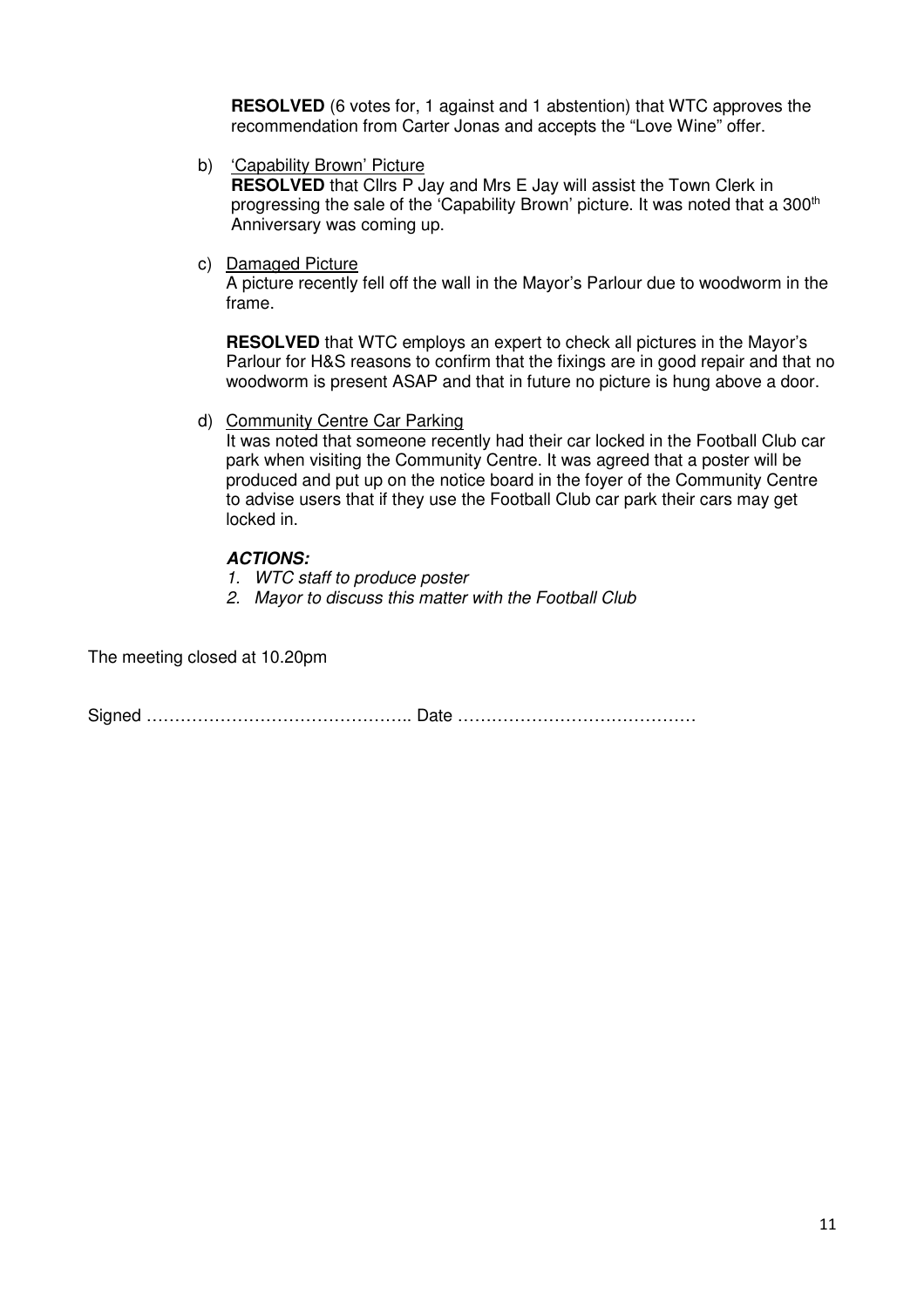## **Woodstock Town Council**

## **Committees, Working Groups and Others**

## **1. Mayor's Committee - Chaired by The Town Mayor**

(responsible for general administration, personnel, finance, property, strategy, winter weather and any planning applications that are considered when the committee meets)

Cllrs J Cooper (Mayor) – Chairman of the Committee , M Robertson (Deputy Mayor) and the following additional Cllrs:

Cllrs V Edwards, E Poskitt, P Jay, T Wray, B Yoxall, S Parnes (6)

Specific Cllr responsibilities:

Finance: Cllr Jay

Council Member for Property: Cllr V Edwards

Winter Weather: Cllr B Yoxall

**Communications Working Group:** Cllr M Robertson, T Wray and E Poskitt.

## **2. Environment Committee – Chaired by Cllr Carritt**

(Cemeteries, OWL Nature Reserve, Water Meadows, Play Areas, Bloom, Grass Cutting, Trees, street furniture, allotments, highways and public transport and any planning applications that are considered when the committee meets ):

Cllrs Carritt, Mrs E Jay, Mrs E Stokes, Ms L Maybury the Mayor and the Deputy Mayor (6).

Specific Cllr responsibilities:

Allotments: Cllr J Cooper

Highways: Cllr C Carritt, B Yoxall

Play Areas: Cllr M Robertson.

Public Transport: Cllr B Yoxall

Water Meadows: Cllr Mrs E Jay

**Christmas Lights Working Party:** The Mayor and Cllrs C Carritt, T Wray and B Yoxall.

**Open Spaces and Footpaths Working Group:** Cllrs E Poskitt, J Cooper & M Robertson.

**Police Station Working Group:** The Mayor, Deputy Mayor and Cllrs C Carritt and B Yoxall.